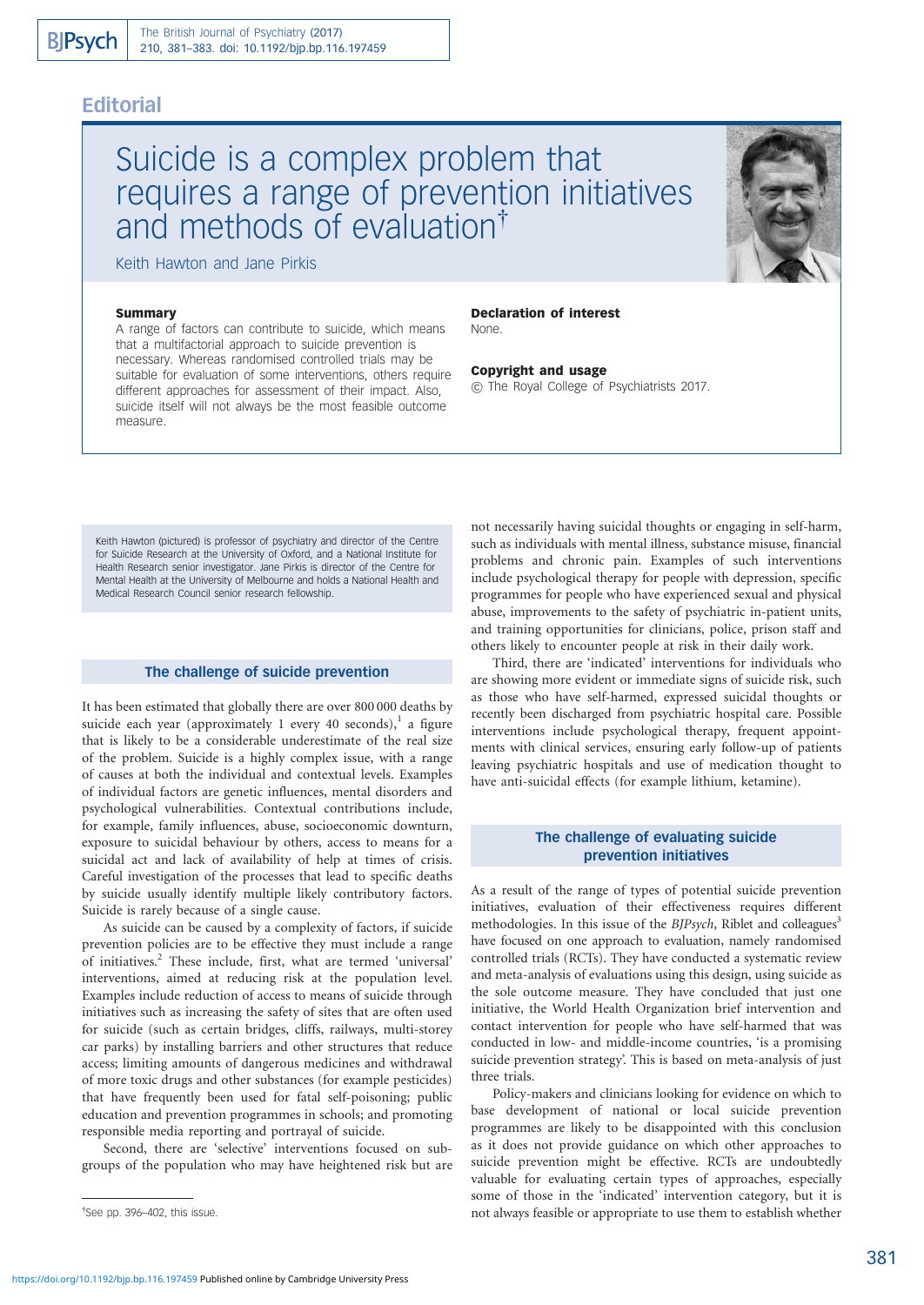many of the other possible approaches are effective. This is a particular problem in the field of suicide prevention, especially for 'universal' interventions. For example, erection of a barrier to prevent suicide by jumping from a bridge known to be used frequently for this purpose is clearly going to be introduced for the whole community; it is not feasible to randomise half the community to have exposure to the barrier and half not. However, a quasi-experimental approach could be used, involving a beforeand-after design, perhaps augmented with a parallel comparison with a similar bridge in another area that also has a relatively high incidence of suicide by jumping but where a barrier has not been erected. Similar problems are encountered in evaluation of other 'universal' approaches where, for example, availability of dangerous medication known to be used in fatal self-poisonings is restricted or terminated across the population. Here, just a before-and-after approach to evaluation may be feasible. An example from the UK was the withdrawal of co-proxamol (dextropropoxyphene and paracetamol combination analgesic) in the UK in the mid-2000s. This was shown to not only reduce the toll of suicidal and accidental deaths involving this drug but also to not lead to an increase in deaths involving ingestion of other (less toxic) analgesics, at least during the first 3 years following withdrawal of the drug.

Another important issue is that although suicide is a relatively common cause of death, indeed the most common cause of death in men aged under 50 years in England in  $2015$ <sup>5</sup>, the population rate of suicide means that huge and unrealistic numbers of participants are required in RCTs to evaluate whether a specific intervention has an impact on suicides compared with a control intervention. Therefore, other related outcomes need to be assessed. The most obvious is non-fatal self-harm, which occurs very many times as frequently as suicide. Previous self-harm is recognised as a major risk factor for suicide, so it makes good sense that reducing self-harm would ultimately reduce suicide. In any case, self-harm is worthy of attention in its own right, as indicated by its acknowledgement in the recently refreshed National Suicide Prevention Strategy for England.<sup>5</sup> A recent review and meta-analysis of 18 trials of cognitive–behavioural-based psychotherapy has shown a significantly greater impact on the proportion of trial participants repeating self-harm compared with treatment as usual, and on the basis of three trials, a reduction in frequency of self-harm associated with receiving dialectical behaviour therapy.<sup>6</sup> There were insufficient numbers of suicides in these trials to meaningfully assess the impact on this outcome.

#### What is the current evidence for effectiveness of measures to prevent suicidal behaviour?

So, what is the current position regarding which suicide prevention initiatives are effective? In the seminal review by Mann and colleagues of effectiveness of interventions the main conclusion was that restriction of access to means of suicide and education of primary care physicians are effective.7 A similar recent review by Zalsman and colleagues has provided a more contemporary overview of what may work. $8$  Evidence regarding effectiveness of restricting access to methods of suicide appears to have strengthened, particularly measures to prevent suicide at sites popular for suicide.<sup>9</sup> In contrast, evidence for beneficial effects on suicidal behaviour of physician education regarding detection and management of depression appears weaker than it did a decade previously. School-based awareness programmes are beginning to show positive benefits with regard to prevention of self-harm (and suicidal ideation). It remains unclear whether antidepressants reduce suicide risk, except in older adults. Lithium is probably the drug with most evidence of anti-suicidal effects, although Riblet and colleagues in their review concluded that the evidence was less strong than it had been, but largely because of inclusion of a recent trial of poor quality.<sup>3</sup> Further work based on the National Confidential Inquiry into Suicide and Homicide by People with Mental Illness that was not included in the review by Zalsman and colleagues<sup>8</sup> indicates that certain aspects of care by mental health services may reduce risk of suicide, namely removal of ligature points from hospital wards, specialised community teams such as outreach and crisis resolution/home treatment teams, services for patients with dual diagnoses, implementation of National Institute for Health and Care Excellence guidance for depression and self-harm and multidisciplinary review after suicide, with family input.<sup>10</sup>

#### **Conclusions**

The evidence for what may help reduce suicides, although far from extensive, is gradually growing. Those responsible for planning and implementing local and national suicide prevention policies now have at least some evidence on which to base their efforts. There is an onus on those of us who are working in the field of suicide prevention to continue to evaluate our activities, and to do so in the most rigorous manner possible. Often we will not be able to use RCTs as our design of choice, and often studies will not be able to examine the outcome of suicide. However, we can draw on the broader discipline of programme evaluation and use a range of methods and data sources to triangulate our findings to strengthen the evidence base. We are confident that this will mean that the gap between what is and is not known about the effectiveness of particular approaches to suicide prevention will decrease considerably in the coming years.

Keith Hawton, FMEDSci, DSc, FRCPsych, Centre for Suicide Research, University Department of Psychiatry, and Oxford Health, NHS Foundation Trust, Oxford, UK;<br>**Jane Pirkis,** PhD, Centre for Mental Health, University of Melbourne, Melbourne, Australia

Correspondence: Keith Hawton, Centre for Suicide Research, University Department of Psychiatry, and Oxford Health, NHS Foundation Trust, Warneford Hospital, Oxford OX3 7JX, UK. Email: keith.hawton@psych.ox.ac.uk

First received 21 Mar 2017, accepted 29 Mar 2017

#### References

- 1 World Health Organization. Preventing Suicide: A Global Imperative. World Health Organization, 2014 (http://www.who.int/mental\_health/ suicide-prevention/world\_report\_2014/en/).
- 2 World Health Organization, Western Pacific Region. Towards Evidence-Based Suicide Prevention Programmes. World Health Organization, Western Pacific Region, 2010 (http://www.wpro.who.int/mnh/ TowardsEvidencebasedSPP.pdf).
- 3 Riblet NBV, Shiner B, Young-Xu Y, Watts BV. Strategies to prevent death by suicide: a meta-analysis of randomised controlled trials. Br J Psychiatry 2017; 210: 396–402.
- 4 Hawton K, Bergen H, Simkin S, Wells C, Kapur N, Gunnell D. Six-year followup of impact of co-proxamol withdrawal in England and Wales on prescribing and deaths: time-series study. PLoS Med 2012; 9: e1001213.
- 5 Department of Health. Preventing Suicide in England: Third Progress Report of the Cross-Government Outcomes Strategy to Save Lives. Department of Health, 2017 (https://www.gov.uk/government/uploads/system/uploads/ attachment\_data/file/582117/Suicide\_report\_2016\_A.pdf).

382